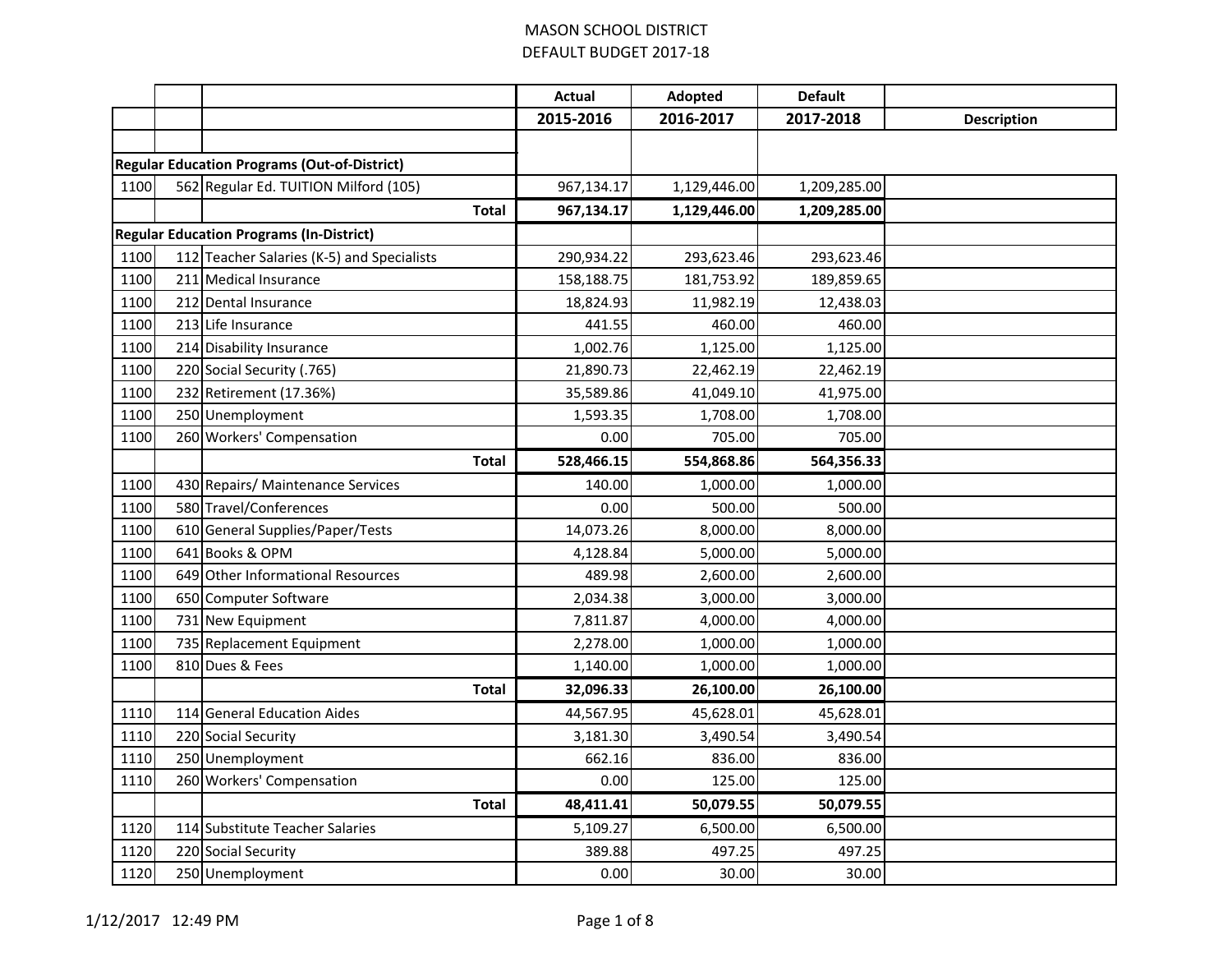|                                          |                           |                                                   | <b>Actual</b> | Adopted      | <b>Default</b> |                    |
|------------------------------------------|---------------------------|---------------------------------------------------|---------------|--------------|----------------|--------------------|
|                                          |                           |                                                   | 2015-2016     | 2016-2017    | 2017-2018      | <b>Description</b> |
|                                          |                           |                                                   |               |              |                |                    |
| 1120                                     |                           | 260 Workers' Compensation                         | 0.00          | 12.00        | 12.00          |                    |
|                                          |                           | Total                                             | 5,499.15      | 7,039.25     | 7,039.25       |                    |
|                                          |                           | <b>Regular Education Programs Total</b>           | 1,581,607.21  | 1,767,533.66 | 1,856,860.13   |                    |
|                                          |                           |                                                   |               |              |                |                    |
|                                          |                           | <b>Student Support Programs</b>                   |               |              |                |                    |
| 1210                                     |                           | 112 Student Support Teacher Salaries              | 25,554.80     | 31,212.00    | 31,212.00      |                    |
| 1210                                     |                           | 220 Social Security (.765)                        | 1,751.25      | 2,387.72     | 2,387.72       |                    |
| 1210                                     |                           | 232 Retirement (17.36%)                           | 0.00          | 0.00         | 0.00           |                    |
| 1210                                     |                           | 250 Unemployment                                  | 186.39        | 122.00       | 122.00         |                    |
| 1210                                     |                           | 260 Workers' Compensation                         | 0.00          | 75.00        | 75.00          |                    |
|                                          |                           | <b>Total</b>                                      | 27,492.44     | 33,796.72    | 33,796.72      |                    |
| 1210                                     |                           | 534 Postage                                       | 0.00          | 0.00         | 0.00           |                    |
| 1210                                     |                           | 610 General Supplies/Paper/Tests                  | 831.59        | 750.00       | 750.00         |                    |
| 1210                                     | 641                       | Books & Other Printed Media                       | 30.95         | 0.00         | 0.00           |                    |
| 1210                                     | 731                       | New Equipment                                     | 0.00          | 0.00         | 0.00           |                    |
| 1210                                     |                           | 810 Dues & Fees                                   | 0.00          | 200.00       | 200.00         |                    |
|                                          |                           | <b>Total</b>                                      | 862.54        | 950.00       | 950.00         |                    |
|                                          |                           |                                                   |               |              |                |                    |
|                                          | <b>Pre-School Program</b> |                                                   |               |              |                |                    |
| 1214                                     |                           | 112 Pre-School Teacher Salaries (1/2 time)        | 14,180.62     | 14,329.61    | 14,329.61      |                    |
| 1214                                     |                           | 220 Social Security                               | 1,084.68      | 1,096.22     | 1,096.22       |                    |
| 1214                                     |                           | 232 Retirement                                    | 0.00          | 0.00         | 0.00           |                    |
| 1214                                     |                           | 250 Unemployment                                  | 186.39        | 80.00        | 80.00          |                    |
| 1214                                     |                           | 260 Workers' Compensation                         | 0.00          | 28.00        | 28.00          |                    |
|                                          |                           | <b>Total</b>                                      | 15,451.69     | 15,533.83    | 15,533.83      |                    |
| 1210                                     |                           | 734 Pre-School Assessment POMS                    | 0.00          | 0.00         | 0.00           |                    |
|                                          |                           | <b>Total</b>                                      | 0.00          | 0.00         | 0.00           |                    |
|                                          |                           |                                                   |               |              |                |                    |
| <b>Student Support Services Expenses</b> |                           |                                                   |               |              |                |                    |
| 1212                                     |                           | 122 Student Support Services Tutor Salaries (Smr) | 1,065.00      | 1,500.00     | 1,500.00       |                    |
| 1212                                     |                           | 220 Social Security (.0765)                       | 82.66         | 114.75       | 114.75         |                    |
| 1212                                     |                           | 250 Unemployment                                  | 0.00          | 15.00        | 15.00          |                    |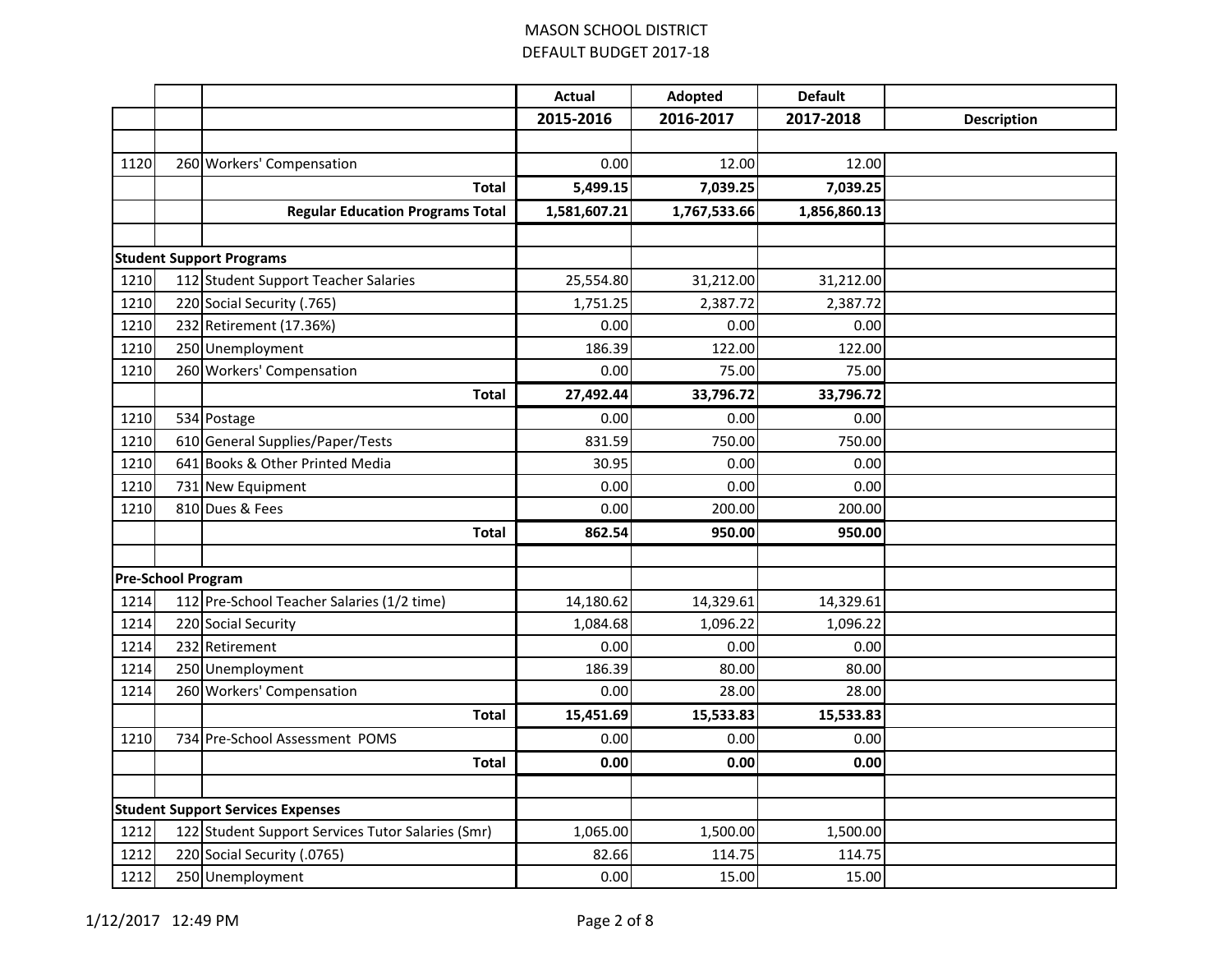|      |                          |                                                        | <b>Actual</b> | Adopted    | <b>Default</b> |                    |
|------|--------------------------|--------------------------------------------------------|---------------|------------|----------------|--------------------|
|      |                          |                                                        | 2015-2016     | 2016-2017  | 2017-2018      | <b>Description</b> |
|      |                          |                                                        |               |            |                |                    |
| 1212 |                          | 260 Workers' Compensation                              | 0.00          | 8.00       | 8.00           |                    |
|      |                          | <b>Total</b>                                           | 1,147.66      | 1,637.75   | 1,637.75       |                    |
|      |                          |                                                        |               |            |                |                    |
|      |                          | <b>Other Special Programs Student Support Services</b> |               |            |                |                    |
| 1290 |                          | 561 Public (In State Tuition) Milford                  | 135,672.99    | 192,000.00 | 160,000.00     |                    |
| 1290 |                          | 564 Private Tuition (1)                                | 0.00          | 0.00       | 0.00           |                    |
|      |                          | <b>Other Student Support Programs Total</b>            | 135,672.99    | 192,000.00 | 160,000.00     |                    |
|      |                          |                                                        |               |            |                |                    |
|      |                          | <b>Student Support Services Total</b>                  | 180,627.32    | 243,918.30 | 211,918.30     |                    |
|      |                          |                                                        |               |            |                |                    |
|      | <b>Guidance Services</b> |                                                        |               |            |                |                    |
| 2122 |                          | 112 Guidance Salaries                                  | 21,767.26     | 19,440.00  | 19,440.00      |                    |
| 2122 |                          | 220 Social Security                                    | 1,665.20      | 1,487.16   | 1,487.16       |                    |
| 2122 |                          | 250 Unemployment                                       | 186.39        | 145.00     | 145.00         |                    |
| 2122 |                          | 260 Workers' Compensation                              | 0.00          | 0.00       | 0.00           |                    |
|      |                          | <b>Guidance Services Total</b>                         | 23,618.85     | 21,072.16  | 21,072.16      |                    |
|      |                          |                                                        |               |            |                |                    |
|      | <b>Health Services</b>   |                                                        |               |            |                |                    |
| 2134 |                          | 112 Nurses Salary                                      | 31,829.20     | 32,465.89  | 32,465.89      |                    |
| 2134 |                          | 213 Life Insurance                                     | 57.72         | 58.00      | 58.00          |                    |
| 2134 |                          | 214 Disability Insurance                               | 143.00        | 142.00     | 142.00         |                    |
| 2134 |                          | 220 Social Security                                    | 2,434.90      | 2,483.64   | 2,483.64       |                    |
| 2134 |                          | 232 Retirement (15.67%)                                | 4,997.77      | 5,087.40   | 5,636.08       |                    |
| 2134 |                          | 250 Unemployment                                       | 186.39        | 150.00     | 150.00         |                    |
| 2134 |                          | 260 Workers' Compensation                              | 0.00          | 70.00      | 70.00          |                    |
|      |                          | <b>Total</b>                                           | 39,648.98     | 40,456.93  | 41,005.61      |                    |
| 2134 |                          | 430 Repairs & Maintenance Services                     | 150.00        | 300.00     | 300.00         |                    |
| 2134 |                          | 610 General Supplies/Paper                             | 1,440.10      | 500.00     | 500.00         |                    |
| 2134 |                          | 641 Books & Other Printed Media                        | 63.95         | 100.00     | 100.00         |                    |
| 2134 |                          | 650 Computer Software                                  | 0.00          | 150.00     | 150.00         |                    |
| 2134 |                          | 810 Dues and Fees                                      | 105.00        | 0.00       | 0.00           |                    |
|      |                          | <b>Total</b>                                           | 1,759.05      | 1,050.00   | 1,050.00       |                    |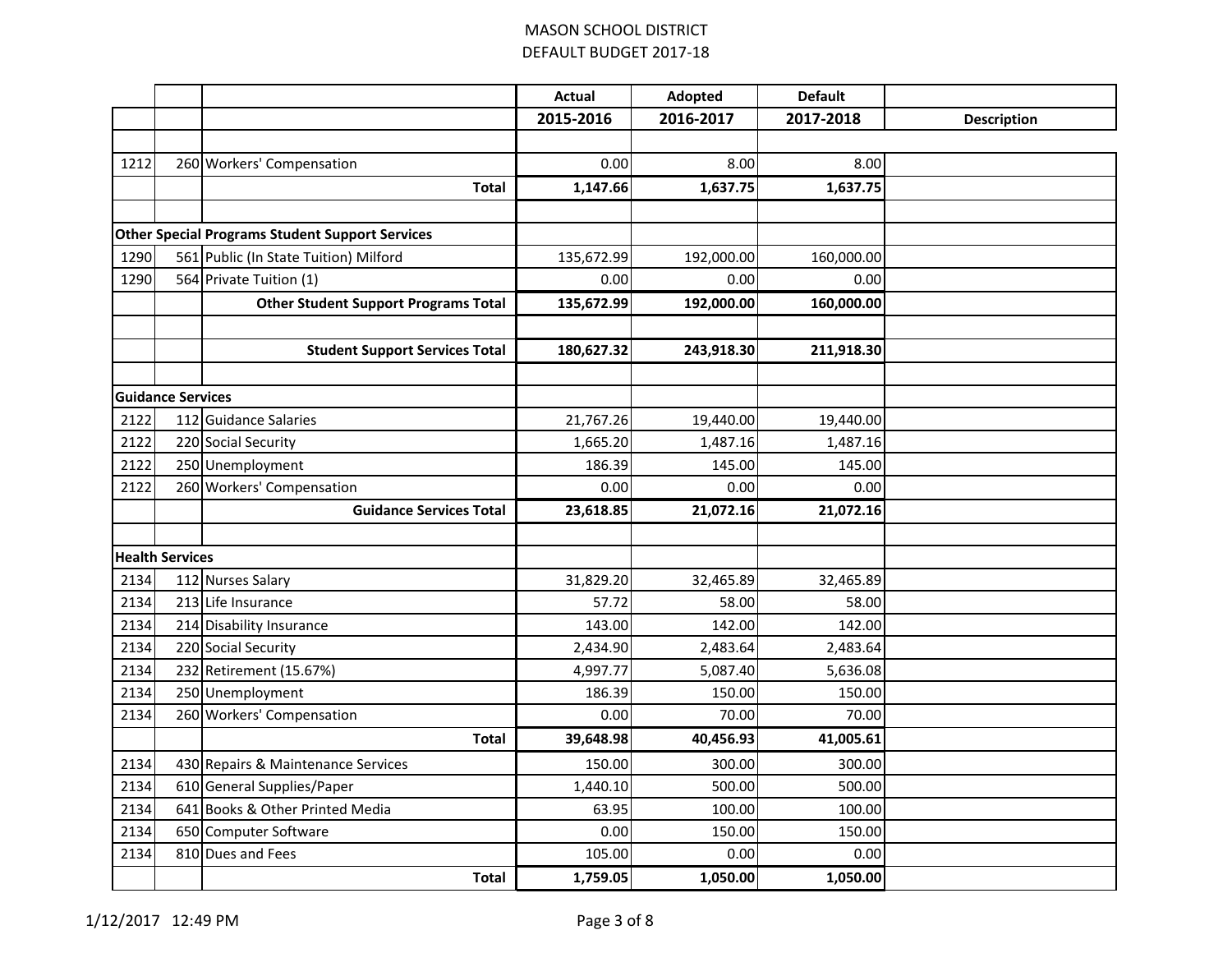|      |                                                  | <b>Actual</b> | Adopted   | <b>Default</b> |                    |
|------|--------------------------------------------------|---------------|-----------|----------------|--------------------|
|      |                                                  | 2015-2016     | 2016-2017 | 2017-2018      | <b>Description</b> |
|      |                                                  |               |           |                |                    |
|      | <b>Health Services Total</b>                     | 41,408.03     | 41,506.93 | 42,055.61      |                    |
|      |                                                  |               |           |                |                    |
|      | <b>SPED Support Services</b>                     |               |           |                |                    |
| 2142 | 323 Psychological Testing Services               | 6,420.00      | 6,000.00  | 6,000.00       |                    |
| 2152 | 323 Speech Services                              | 21,192.65     | 26,000.00 | 26,000.00      |                    |
| 2163 | 323 Occupational/Phys Therapy Services           | 17,619.86     | 19,000.00 | 19,000.00      |                    |
| 2163 | <b>FICA</b>                                      | 0.00          | 0.00      | 0.00           |                    |
|      | <b>SPED Support Services Total</b>               | 45,232.51     | 51,000.00 | 51,000.00      |                    |
|      |                                                  |               |           |                |                    |
|      | <b>Improvement of Instruction Services</b>       |               |           |                |                    |
| 2210 | 240 Tuition Reimbursement                        | 0.00          | 0.00      | 0.00           |                    |
| 2210 | 241 Professional Development                     | 0.00          | 1,500.00  | 1,500.00       |                    |
| 2210 | 290 Staff Development & Career Ladder            | 7,050.00      | 7,000.00  | 7,000.00       |                    |
| 2210 | 291 Para Staff Development & Career Ladder       | 500.00        | 2,000.00  | 2,000.00       |                    |
| 2210 | 220 Staff Development FICA                       | 501.09        | 0.00      | 0.00           |                    |
| 2210 | 231 Staff Development Retirement                 | 654.73        | 0.00      | 0.00           |                    |
| 2210 | 292 District level Professional Development      | 698.80        | 3,000.00  | 3,000.00       |                    |
|      | Impr. of Instr. Services Total                   | 9,404.62      | 13,500.00 | 13,500.00      |                    |
|      |                                                  |               |           |                |                    |
|      | <b>Support Services - Instruction</b>            |               |           |                |                    |
| 2212 | 290 Inst. & Curriculum Development               | 0.00          | 500.00    | 500.00         |                    |
|      | <b>Support Serv. Instr. Total</b>                | 0.00          | 500.00    | 500.00         |                    |
|      |                                                  |               |           |                |                    |
|      | <b>Executive Administration Services SAU #89</b> |               |           |                |                    |
| 2290 | 112 Superintendent Services                      | 50,000.08     | 50,000.00 | 50,000.00      |                    |
| 2290 | 213 Life Insurance                               | 96.72         | 200.00    | 200.00         |                    |
| 2290 | 220 Social Security (.0765)                      | 3,824.86      | 3,825.00  | 3,825.00       |                    |
| 2290 | 232 Retirement (17.36%)                          | 0.00          | 4,701.00  | 5,690.00       |                    |
| 2290 | 250 Unemployment                                 | 186.39        | 125.00    | 125.00         |                    |
| 2290 | 260 Workers' Compensation                        | 0.00          | 165.00    | 165.00         |                    |
| 2290 | 580 Conference/Travel                            | 5,422.50      | 2,000.00  | 2,000.00       |                    |
| 2290 | 610 Supplies                                     | 31.95         | 0.00      | 0.00           |                    |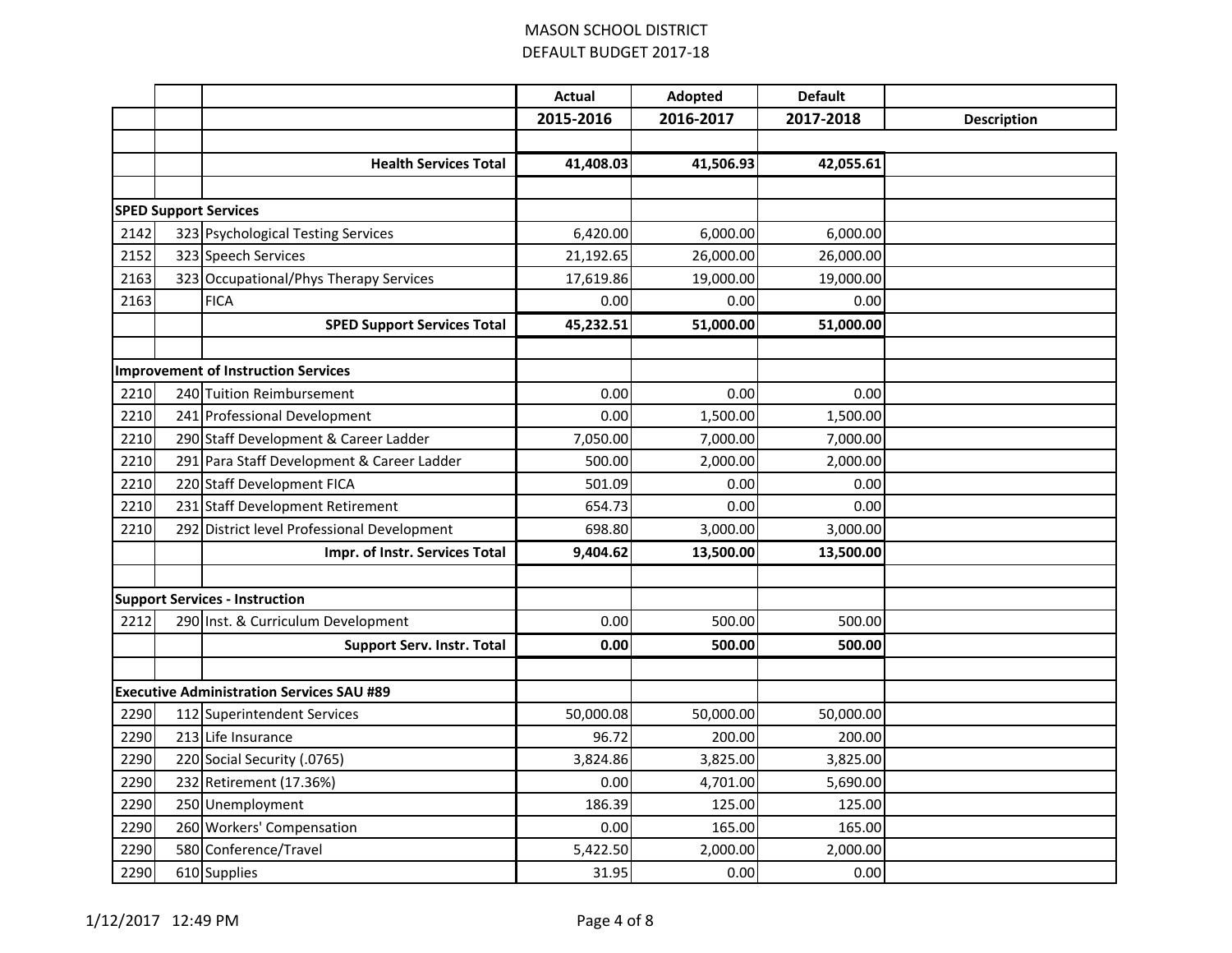|      |          |                                                  | <b>Actual</b> | Adopted    | <b>Default</b> |                    |
|------|----------|--------------------------------------------------|---------------|------------|----------------|--------------------|
|      |          |                                                  | 2015-2016     | 2016-2017  | 2017-2018      | <b>Description</b> |
|      |          |                                                  |               |            |                |                    |
| 2290 |          | 731 Equipment Costs                              | 0.00          | 0.00       | 0.00           |                    |
| 2290 |          | 810 Dues & Fees                                  | 650.00        | 1,100.00   | 1,100.00       |                    |
|      |          | <b>Total</b>                                     | 60,212.50     | 62,116.00  | 63,105.00      |                    |
| 2295 |          | 112 Director Student Services                    | 35,038.18     | 25,000.00  | 25,000.00      |                    |
| 2295 | 213 Life |                                                  | 57.28         | 0.00       | 0.00           |                    |
| 2295 |          | $214$ STD                                        | 143.90        | 0.00       | 0.00           |                    |
| 2295 |          | 220 Social Security (7.65%)                      | 2,516.33      | 1,912.50   | 1,912.50       |                    |
| 2295 |          | 232 Retirement (17.36%)                          | 5,562.90      | 0.00       | 0.00           |                    |
| 2295 |          | 250 Unemployment                                 | 93.19         | 125.00     | 125.00         |                    |
| 2295 |          | 260 Workers' Compensation                        | 0.00          | 65.00      | 65.00          |                    |
| 2295 |          | 580 Conference/Travel                            | 0.00          | 200.00     | 200.00         |                    |
| 2295 |          | 810 Dues & Fees                                  | 0.00          | 100.00     | 100.00         |                    |
|      |          | Total                                            | 43,411.78     | 27,402.50  | 27,402.50      |                    |
| 2300 |          | 321 Business Manager/Accounting Services         | 37,604.48     | 38,000.00  | 38,000.00      |                    |
|      |          | <b>Executive Administration Services SAU #89</b> | 141,228.76    | 127,518.50 | 128,507.50     |                    |
|      |          |                                                  |               |            |                |                    |
|      |          | <b>School Board Services</b>                     |               |            |                |                    |
| 2310 |          | 320 Census Enumerator                            | 0.00          | 20.00      | 20.00          |                    |
| 2311 |          | 320 School Board Expense                         | 463.99        | 500.00     | 500.00         |                    |
| 2312 |          | 320 School District Clerk                        | 500.00        | 500.00     | 500.00         |                    |
| 2313 |          | 320 School District Treasurer                    | 550.00        | 550.00     | 550.00         |                    |
| 2314 |          | 320 School District Secretary                    | 830.00        | 2,000.00   | 2,000.00       |                    |
| 2315 |          | 320 Moderator                                    | 500.00        | 120.00     | 120.00         |                    |
| 2316 |          | 320 District Meeting Expense                     | 86.00         | 500.00     | 500.00         |                    |
| 2317 |          | 330 Other Profess. Services (Audit)              | 11,050.00     | 9,000.00   | 9,000.00       |                    |
| 2318 |          | 330 Other Profess. Services (Legal)              | 1,334.93      | 4,000.00   | 4,000.00       |                    |
| 2319 |          | 319 Supervisors/Town                             | 27.00         | 200.00     | 200.00         |                    |
| 2319 |          | 534 Postage                                      | 0.00          | 200.00     | 200.00         |                    |
| 2319 |          | 540 Advertising                                  | 164.00        | 400.00     | 400.00         |                    |
| 2319 |          | 610 General Supplies/Paper                       | 18.29         | 100.00     | 100.00         |                    |
| 2319 |          | 810 Dues & Fees                                  | $-13.00$      | 500.00     | 500.00         |                    |
| 2319 |          | 890 Miscell. (Town Report / Ballots)             | 434.52        | 850.00     | 850.00         |                    |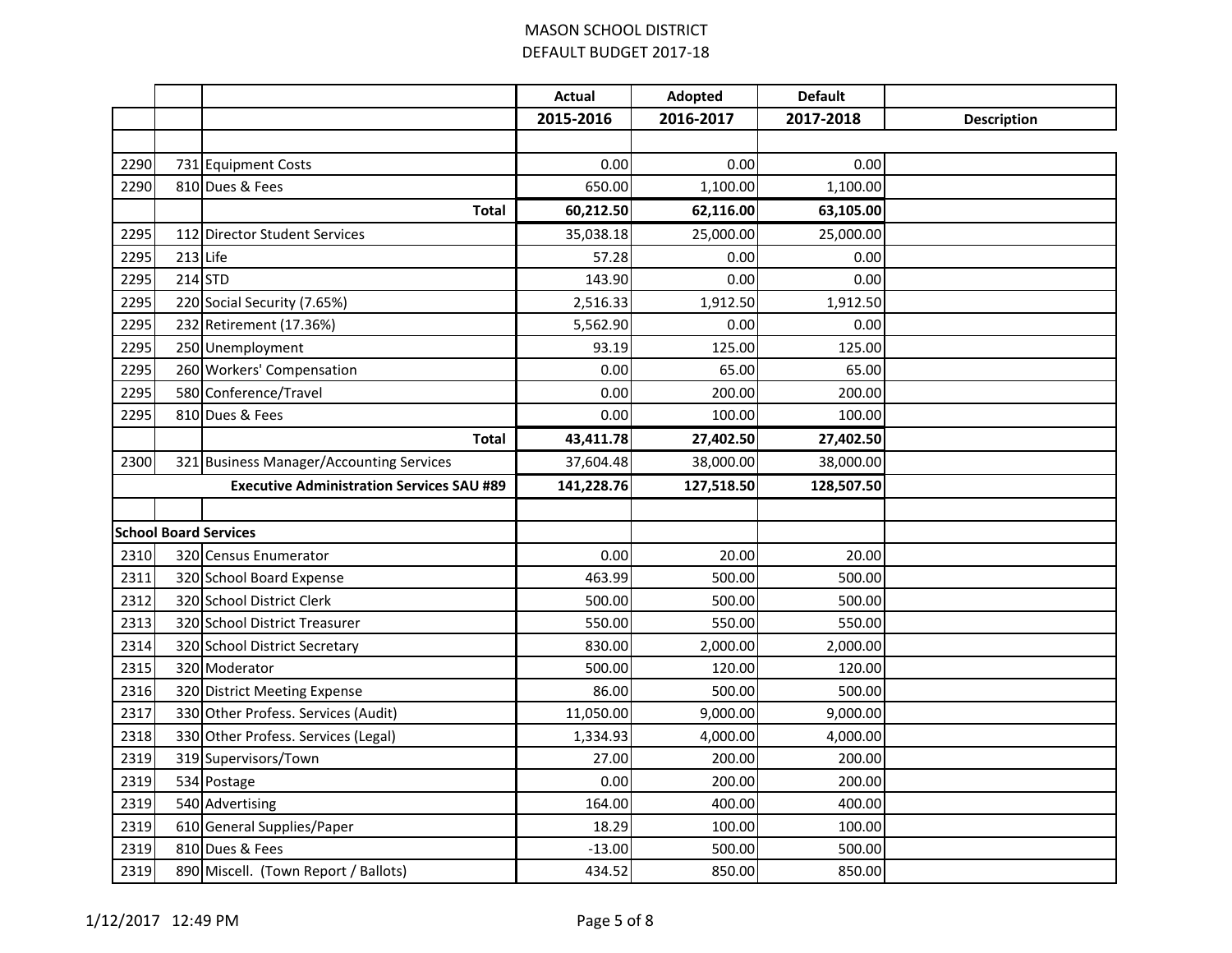|      |                                                 | <b>Actual</b> | Adopted   | <b>Default</b> |                    |
|------|-------------------------------------------------|---------------|-----------|----------------|--------------------|
|      |                                                 | 2015-2016     | 2016-2017 | 2017-2018      | <b>Description</b> |
|      |                                                 |               |           |                |                    |
|      | <b>School Board Services Total</b>              | 15,945.73     | 19,440.00 | 19,440.00      |                    |
|      |                                                 |               |           |                |                    |
|      | <b>Support Services - School Administration</b> |               |           |                |                    |
| 2410 | 113 Principal's Salary                          | 34,499.98     | 44,000.00 | 44,000.00      |                    |
| 2410 | 213 Life Insurance                              | 38.14         | 0.00      | 0.00           |                    |
| 2410 | 214 Disability Insurance                        | 96.08         | 0.00      | 0.00           |                    |
| 2410 | 220 Social Security                             | 2,479.86      | 3,366.00  | 3,366.00       |                    |
| 2410 | 232 Retirement (17.36%)                         | 5,406.16      | 6,894.80  | 7,638.40       |                    |
| 2410 | 250 Unemployment                                | 93.19         | 120.00    | 120.00         |                    |
| 2410 | 260 Workers' Compensation                       | 0.00          | 80.00     | 80.00          |                    |
|      | <b>Total</b>                                    | 42,613.41     | 54,460.80 | 55,204.40      |                    |
| 2410 | 430 Repairs & Maintenance Services              | 0.00          | 500.00    | 500.00         |                    |
| 2410 | 442 Lease of Equipment                          | 0.00          | 500.00    | 500.00         |                    |
| 2410 | 531 Telephone & Internet                        | 2,952.32      | 7,460.00  | 7,460.00       |                    |
| 2410 | 534 Postage                                     | 580.00        | 600.00    | 600.00         |                    |
| 2410 | 550 Printing                                    | 377.20        | 500.00    | 500.00         |                    |
| 2410 | 580 Travel/Conferences                          | 503.11        | 300.00    | 300.00         |                    |
| 2410 | 610 General Supplies/Paper                      | 1,454.98      | 2,000.00  | 2,000.00       |                    |
| 2410 | 641 Books & Other Printed Media                 | 0.00          | 0.00      | 0.00           |                    |
| 2410 | 650 Computer Software                           | 1,962.70      | 2,200.00  | 2,200.00       |                    |
| 2410 | 810 Dues & Fees                                 | 100.00        | 500.00    | 500.00         |                    |
|      | <b>Total</b>                                    | 7,930.31      | 14,560.00 | 14,560.00      |                    |
| 2411 | 114 Secretary's Salary                          | 36,943.66     | 37,682.43 | 37,682.43      |                    |
| 2411 | 213 Life Insurance                              | 66.07         | 64.00     | 64.00          |                    |
| 2411 | 214 Disability Insurance                        | 163.12        | 156.00    | 156.00         |                    |
| 2411 | 220 Social Security (.0765)                     | 2,542.02      | 2,882.71  | 2,882.71       |                    |
| 2411 | 232 Retirement (11.38%)                         | 4,126.72      | 4,209.13  | 4,288.26       |                    |
| 2411 | 250 Unemployment                                | 186.39        | 175.00    | 175.00         |                    |
| 2411 | 260 Workers' Compensation                       | 0.00          | 75.00     | 75.00          |                    |
|      | <b>Total</b>                                    | 44,027.98     | 45,244.27 | 45,323.40      |                    |
|      |                                                 |               |           |                |                    |
| 2490 | 890 Graduation Expense                          | 0.00          | 300.00    | 300.00         |                    |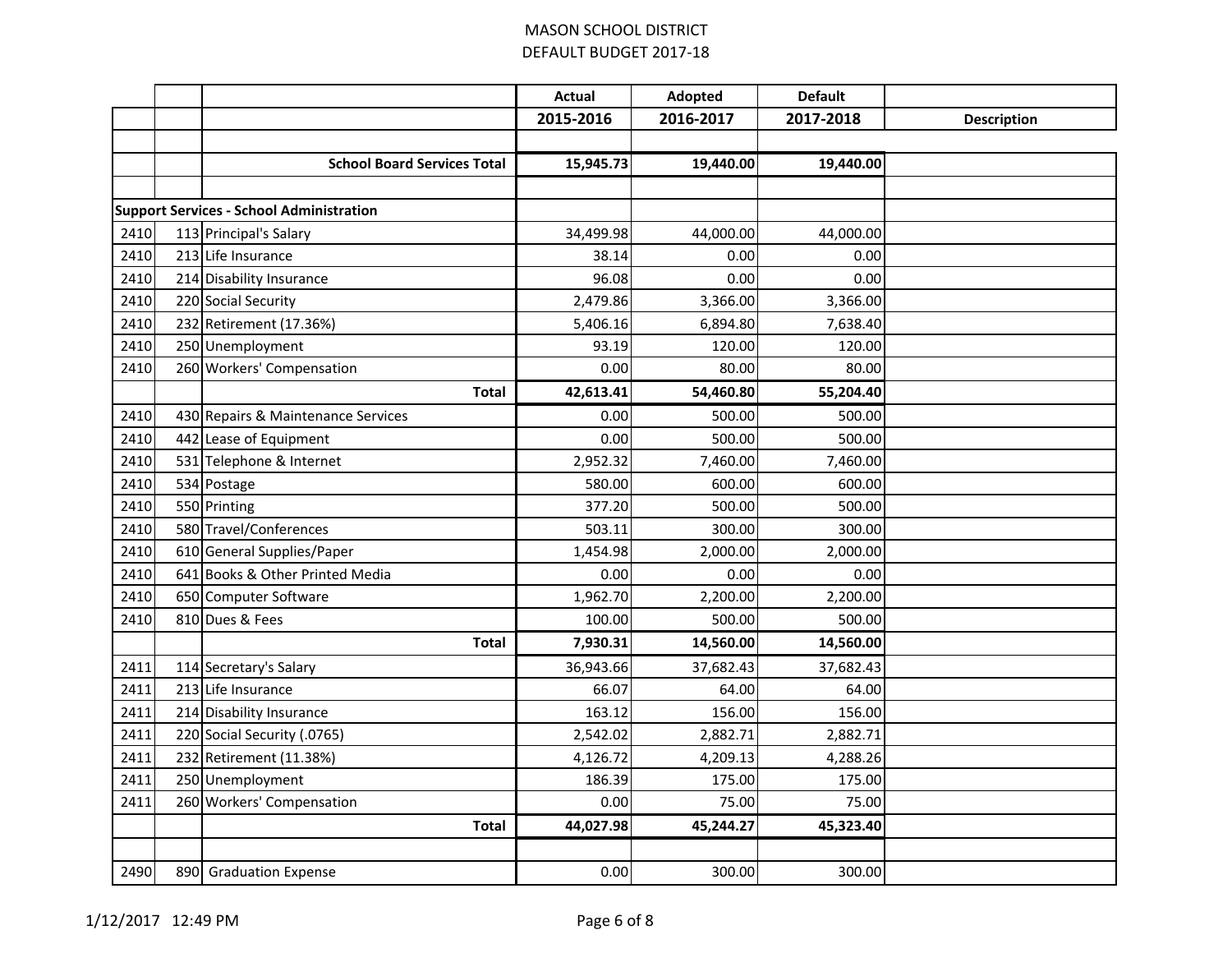|      |                                        |                                                      | <b>Actual</b> | Adopted    | <b>Default</b> |                    |
|------|----------------------------------------|------------------------------------------------------|---------------|------------|----------------|--------------------|
|      |                                        |                                                      | 2015-2016     | 2016-2017  | 2017-2018      | <b>Description</b> |
|      |                                        |                                                      |               |            |                |                    |
|      |                                        | <b>Total</b>                                         | 0.00          | 300.00     | 300.00         |                    |
|      |                                        | <b>School Administration Total</b>                   | 94,571.70     | 114,565.07 | 115,387.80     |                    |
|      |                                        |                                                      |               |            |                |                    |
|      |                                        | <b>Operation &amp; Maintenance of Plant Services</b> |               |            |                |                    |
| 2620 |                                        | 114 Custodian Salaries                               | 41,095.35     | 41,508.08  | 41,508.08      |                    |
| 2620 |                                        | 120 Night Custodian                                  | 225.00        | 2,000.00   | 2,000.00       |                    |
| 2620 |                                        | 213 Life Insurance                                   | 72.02         | 72.00      | 72.00          |                    |
| 2620 |                                        | 214 Disability Insurance                             | 178.88        | 180.00     | 180.00         |                    |
| 2620 |                                        | 220 FICA                                             | 2,823.34      | 3,328.37   | 3,328.37       |                    |
| 2620 |                                        | 232 Retirement (11.38%)                              | 4,590.39      | 4,636.45   | 4,723.62       |                    |
| 2620 |                                        | 250 Unemployment                                     | 186.39        | 200.00     | 200.00         |                    |
| 2620 |                                        | 260 Workers Compensation                             | 0.00          | 660.00     | 660.00         |                    |
|      |                                        | <b>Total</b>                                         | 49,171.37     | 52,584.90  | 52,672.07      |                    |
| 2620 | 321                                    | Gen. Maintenance (Contr. Serv.)                      | 2,829.65      | 3,500.00   | 3,500.00       |                    |
| 2620 |                                        | 411 Water/Sewer                                      | 3,177.50      | 1,650.00   | 1,650.00       |                    |
| 2620 |                                        | 421 Disposal Services                                | 1,111.85      | 1,500.00   | 1,500.00       |                    |
| 2620 | 422                                    | Snow/Sand Removal Services                           | 0.00          | 250.00     | 250.00         |                    |
| 2620 |                                        | 424 Lawn & Grounds Care                              | 770.00        | 750.00     | 750.00         |                    |
| 2620 |                                        | 430 Repairs & Maintenance Services                   | 6,387.08      | 7,250.00   | 7,250.00       |                    |
| 2620 |                                        | 520 Building Insurance                               | 5,053.00      | 5,500.00   | 5,500.00       |                    |
| 2620 |                                        | 610 General Supplies/Paper                           | 6,142.65      | 5,000.00   | 5,000.00       |                    |
| 2620 | 622                                    | Electricity                                          | 18,861.65     | 23,000.00  | 23,000.00      |                    |
| 2620 |                                        | 624 Oil/Pellets                                      | 9,800.63      | 14,000.00  | 14,000.00      |                    |
| 2620 |                                        | 731 New Equipment -                                  | 9,526.85      | 1,000.00   | 1,000.00       |                    |
| 2620 |                                        | 735 Replacement Equip. - General                     | 1,488.43      | 5,000.00   | 5,000.00       |                    |
|      |                                        | Total                                                | 65,149.29     | 68,400.00  | 68,400.00      |                    |
|      |                                        | <b>Operation &amp; Maint. Total</b>                  | 114,320.66    | 120,984.90 | 121,072.07     |                    |
|      |                                        |                                                      |               |            |                |                    |
|      | <b>Student Transportation Services</b> |                                                      |               |            |                |                    |
| 2721 |                                        | 519 Student Transportation                           | 118,377.07    | 115,206.00 | 116,856.00     |                    |
| 2722 |                                        | 519 SPED Transportation (All)                        | 1,988.00      | 0.00       | 0.00           |                    |
| 2725 |                                        | 519 Field Trip Transportation                        | 135.00        | 500.00     | 500.00         |                    |